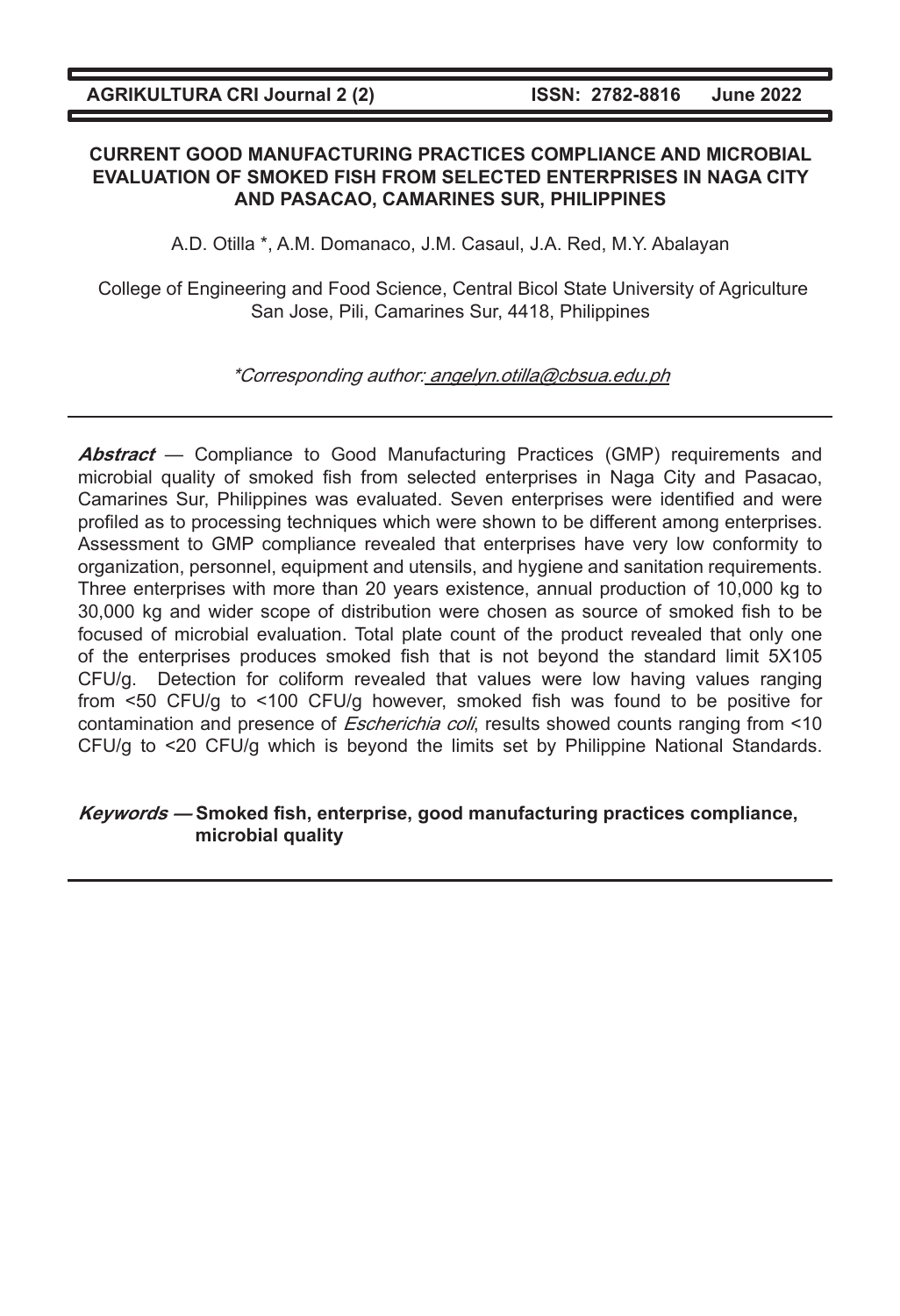**INTRODUCTION**

Smoked fish is an important diet as a protein source for developing countries due to its relevant cheapness and longer shelf life than other protein source. Smoked fish and other traditional products of fish such as salted, dried or fermented products produced by small scale family establishments are common in the Philippines (FAO, 1990). According to Bureau of Fisheries and Aquatic Resources smoking as a means to preserve fish is not as prevalent as drying but is seen as an important industry in Camarines Sur. In fact, the Department of Trade and Industry of the province provides assistance and trainings that aims to improve quality of produced smoked fish.

Smoking method lessen chances of possible spoilage by microorganisms and enzymatic reaction (Kobajashi et al. 2012) but smoked fish can still be contaminated with pathogenic microorganisms, due to the following factors namely; improper smoking conditions, distribution and improper storage (Agu et al., 2013, Akinwumi & Adegbehingbe, 2015) resulting to the products' limited shelf life. In fact, several studies set in Africa reported by Olaleye & Abegunde in 2015, Gbolagade et al. in 2012, and Akinwumi & Adegbehingbe in 2005 showed instances of detection in alarming levels of pathogenic microorganisms such as coliforms, Escherichia coli, Salmonella and *Staphylococcus aureus* in smoked fish products.

In the Philippines however, only few studies about evaluation of its quality especially in terms of microbiology are published. Information is scarce especially of smoked fish in Camarines Sur.

This study is in consonance to the increasing public interest and concern over food safety, as well as commercial pressure to improve food quality and shelf-life (Bell et al., 2005). It is aimed to evaluate the degree of compliance of smoked fish enterprises

to the different requirements of good manufacturing practices. More importantly, this may address scarcity of information about microbial quality of smoked fish in Camarines Sur, Philippines.

# **MATERIALS AND METHODS**

This study included interview of smoked fish producers as to profile practices. techniques and knowledge in handling smoked fish. Smoked fish samples were obtained from identified smoked fish enterprises in the Province of Camarines Sur. The study was carried out in two phases: survey and experimental.

### **Conduct of survey**

Modified survey questionnaire designed by Kyangwa & Odongkara (2005) which gathered information on the processors' knowledge and handling practices of smoked fish and survey questionnaire utilized by Canini et al. (2013) to investigate on the characteristics of site and personal hygiene of identified respondents were used. Likewise GMP checklist (AO no. 153 s. 2004) intended to assess compliance of facilities to lay standards was also used. Focus of the interview was referred facilities by Bureau of Fisheries and Aquatic Resources and Department of Trade and Industry which were located in Brgy. Abella and Brgy. Sangay in Naga City and Brgy. San Cirillo in Pasacao, Camarines Sur.

After interview and initial assessment of identified enterprises, top three enterprises were selected based on the length in the fish smoking industry, average amount of processed smoked fish per year and the scope of distribution.

### **Sample collection**

Sampling was done from February to March 2017, with a frequency of once a week during the same day of smoked fish production. Collection of samples was done every production schedule of the enterprises which were Tuesdays or Wednesdays. Five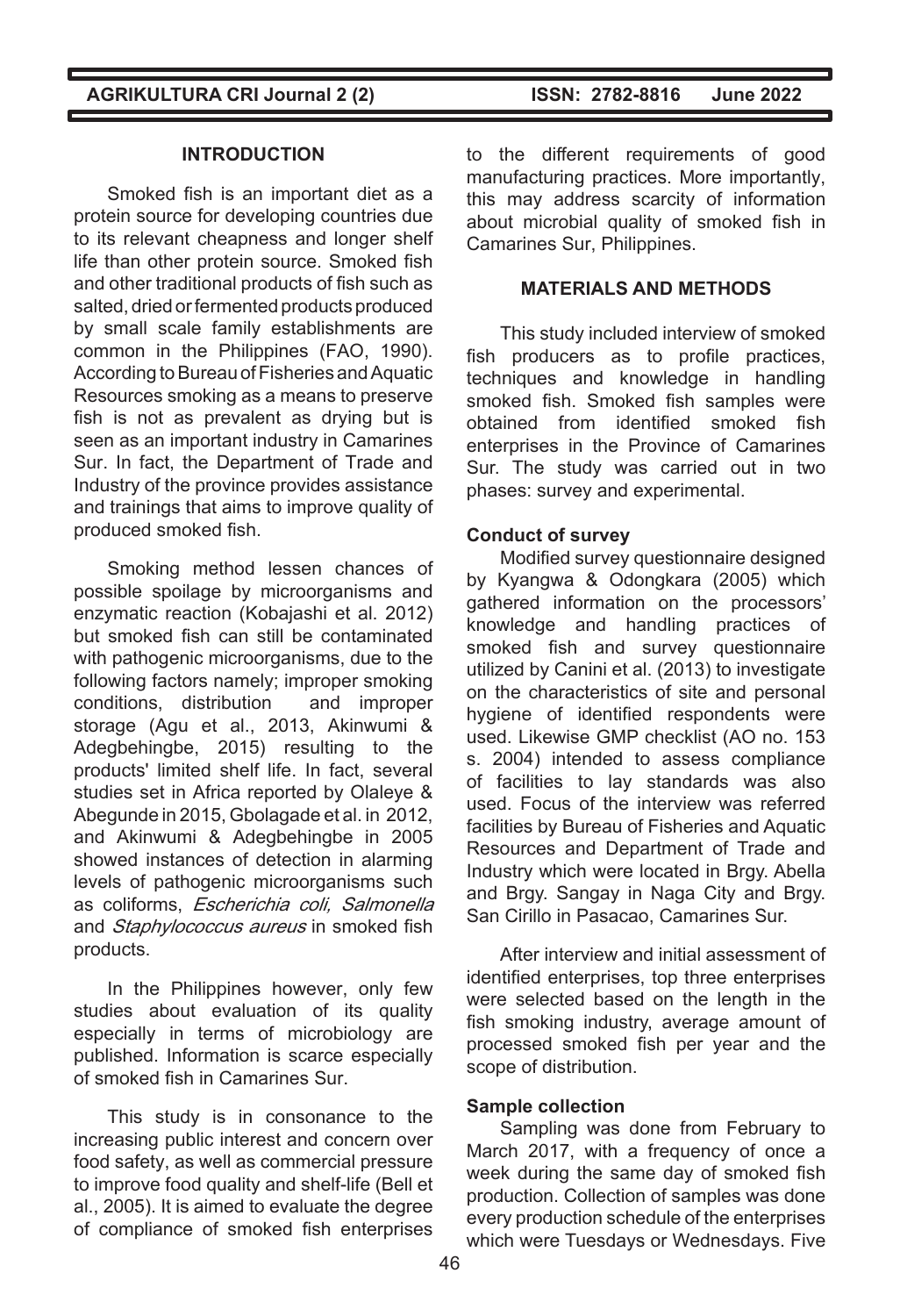samples of 250 grams each were obtained from each enterprise. Gathered samples were packed on original packaging used in the enterprises where smoked fish are wrapped on newspaper before packed on plastic bags. Evaluation of sample was done on the same day samples were acquired; prior to evaluation, samples were stored in freezer with temperature ranging from -4 to  $-10^{\circ}$ C.

# **Microbial Analyses**

Methods for microbial analyses of smoked fish sample used are procedures described in Bacteriological Analytical Manual (BAM), Association of Analytical Chemists (AOAC, 15th and 17th edition) and Food Microbiology and Laboratory Practices (Bell et al., 2005). Smoked fish samples were subjected to total plate count. coliform and Escherichia coli enumeration using Hygiena-MicroSnap rapid detection device.

# **Aerobic Plate Count**

Twenty five grams of smoked fish sample was added with 225 mL distilled water and was blended for 2 minutes, resulting to 10-1 dilution. Prepared solution was regarded as the homogenate.

Using sterile micro pippetor, dilutions was prepared out of the homogenate. One mL of the homogenate was added to 9 mL of diluent to make dilutions; 10-3, 10-4 and 10-5 were plated out.

# **Detection and measurement of RLU (Relative Lights Unit)**

Before transfer of enriched sample, detection device was allowed to equilibrate to room temperature before used. To bring the extractant liquid to the bottom of the tube, tube was flicked downward forcefully once. Then, aseptically, enriched sample from the enrichment device was transferred to the detection device by inserting swab to transfer sample up to the filling level indicated on the detection device. It was noted that filling was up to the fill line only

as over filling may result to inconsistent and increased reading. The same as the enrichment device, the snap valve of the detection device must be bent and broken for activation. After activation, tube was shaken to mix liquids and right after was inserted to luminometer to initiate reading; displayed results were recorded as RLU.

# **Coliform and E. coli Homogenization of sample**

Sample was homogenized through the same process described for APC.

# **Enrichment of sample**

One (1) mL of aliqout from dilutions 10-1 was transferred to the enrichment device for coliform and  $E$ . coli. The same procedures and techniques described for MicroSnap Total Detection Device were employed.

# **Detection and Measurement of RLU**

After transfer of enriched sample and activation of detection device, incubation at 37ºC for 10 minutes followed. After incubation, detection device was inserted to the luminometer to initiate reading; displayed results were recorded as RLU and were transformed to equivalent CFU/g using the table provided by the manufacturer.

# **RESULTS AND DISCUSSION**

# **Selection of enterprises**

Based on the information given by Bureau of Fisheries and Aquatic Resources and Department of Trade and Industry, a total of seven enterprises were assessed and visited for this study; four of which located in Pasacao and three from Naga City. Based on the given criteria (existence in the industry, scope of distribution, average production per year); two facilities in Pasacao and one in Naga City were chosen as respondents for this study.

Based on the data presented on Table 1, it showed that Enterprise 1, 4 located in Pasacao and Enterprises 5, situated in Naga City are the top three facilities to meet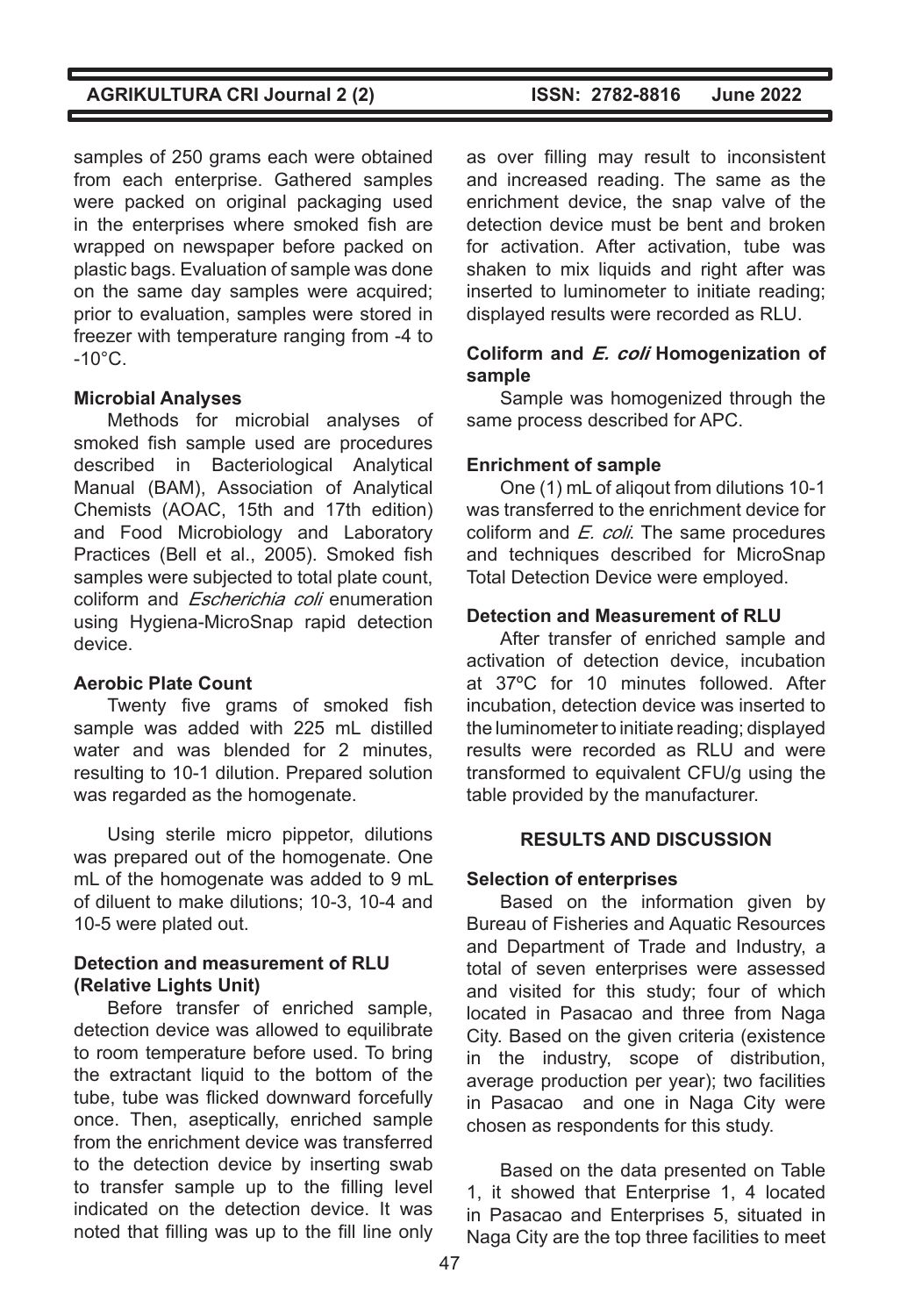| <b>Enterprise</b> | <b>Existence</b><br>(years) | Scope of<br><b>Distribution</b>                                                    | Average annual<br>production kg/yr. |
|-------------------|-----------------------------|------------------------------------------------------------------------------------|-------------------------------------|
| Pasacao           |                             |                                                                                    |                                     |
| Enterprise 1      | $+25$                       | Partido, Pili,<br>Ocampo (there are direct buyers)                                 | 36,000                              |
| Enterprise 2      | 1                           | Pili, Tinambac, Calabana                                                           | 10,080                              |
| Enterprise 3      | 15                          | Pasacao, Calabanga                                                                 | 36,000                              |
| Enterprise 4      | $+20$                       | Pili, Naga, Calabanga                                                              | 36,000                              |
| Naga City         |                             |                                                                                    |                                     |
| Enterprise 5      | +55                         | Naga, Iriga, Buhi, Nabua, Naga<br>(supplies some restaurants such as<br>Graceland) | 13,440                              |
| Enterprise 6      | 10                          | Francia (Naga)                                                                     | 6,720                               |
| Enterprise 7      | 17                          | Naga                                                                               | 13,440                              |

|  |  |  |  | Table 1. Summary of information gathered from the enterprises visited. |  |
|--|--|--|--|------------------------------------------------------------------------|--|
|--|--|--|--|------------------------------------------------------------------------|--|

the criteria given and thereby were chosen as respondents for the research where samples of smoked fish was acquired.

#### **Compliance to GMP requirements**

In order to evaluate the present condition and state of visited enterprises, GMP checklist developed by Zamudio et al. (2013) was adopted. Results gathered were correlated to the results obtained during microbial analyses. Enterprises were assessed based on the sections stated in the GMP requirements which include; organization, premises, equipment and utensils, sanitation and hygiene, and warehousing and distribution.

#### **Organization**

 All of the enterprise has adequate number of personnel that compensate labor requirement probably because these are family establishments that involves all family members to the operations. However, no organizational structure with determined responsibilities is available; most of the time head of the family is the one who functions as quality assurance or production manager. Because of this, roles or functions of personnel are not specified thereby responsibilities are performed less effectively. All enterprises do not have available written documents containing standard procedures for processing, production and cleaning. These documents are needed to check and validate if procedures employed in every production are standard for operations. Production records are of importance in implementing process controls and traceability of error in case of production rejects. Lack of these documents results to variation in day to day operations which consequently leads to inconsistent product quality and specifications.

#### **Premises**

All enterprises failed to conform on the sections specified for requirements in premises. Plant design and size is one of key factors in attaining sanitary operations. Walls, ceilings, and floors must be made of concrete with no impervious finish so as to allow easy cleaning and limit harborage of undesirable microorganisms. Lighting and ventilation must be adequate enough for comfort of workers and personnel, and likewise to avoid contamination of food (FDA, 2004).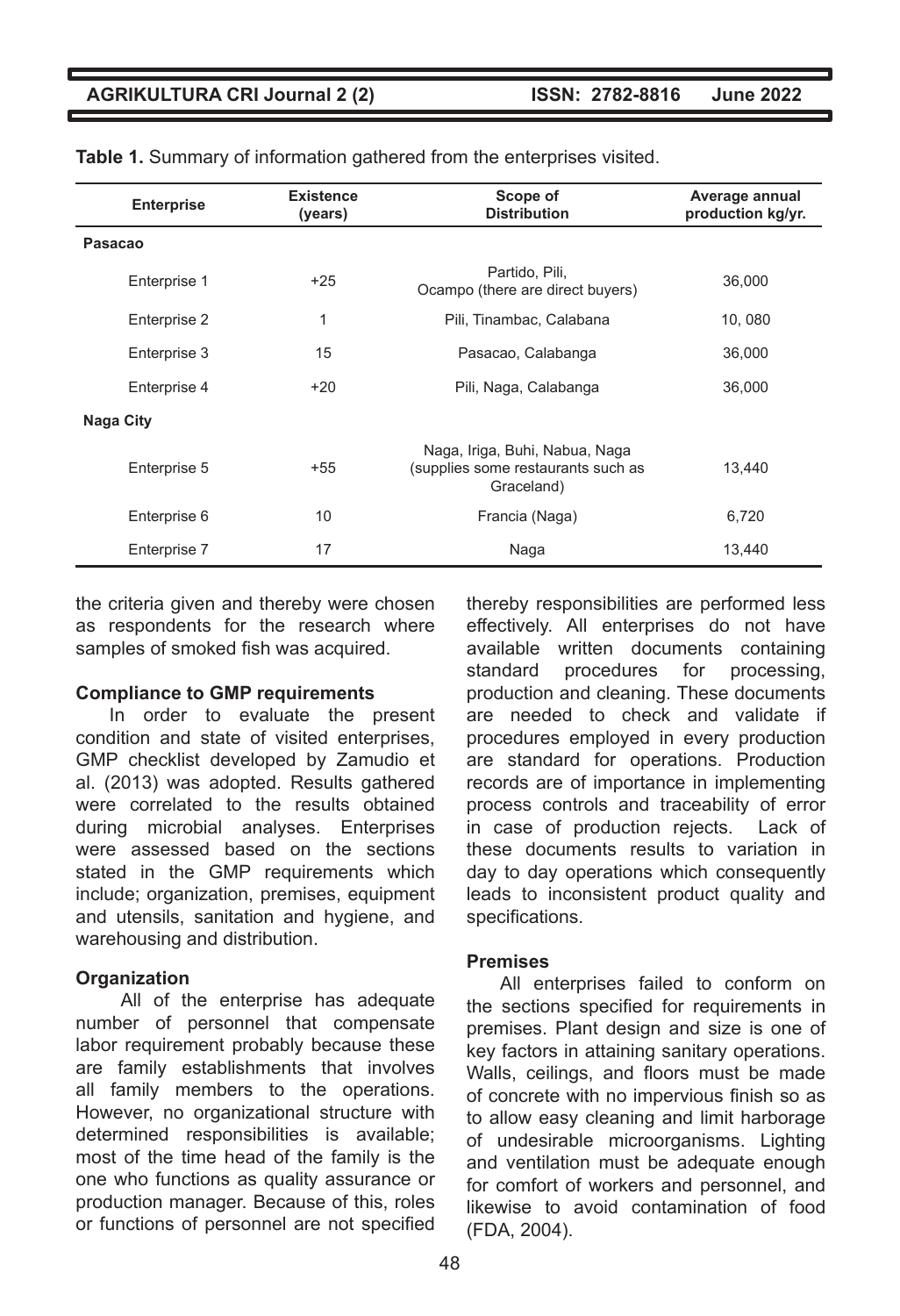During evaluation, problems in conformity to these requirements were evident on occasions where products were directly laid on floor because of insufficient space that may possibly result to cross contamination and deterioration of smoked fish quality. Anihouvi et al. (2019) related high microbial load of smoked fish to exposure in unhygienic environment.

There are facilities that smoke fish in open air although majority have enclosed or protected smoking facility (71.42%) that is more ideal than the open air smoking facility which is more susceptible to contamination. Likewise, it was observed that all enterprises are near residential houses since these facilities are family establishments with close proximity to the owner's house and still others the owner's house agreeing to the report made by FAO (1990). Moreover, a number of enterprises were located near highly contaminated areas such as toilet. drainage, dust bin and pig pen which poses contamination of food products as these areas are harbored with physical, chemical and microbial contaminants (Canini et al., 2013).

# **Equipment and Utensils**

Smoked fish enterprises usually use baskets during the boiling procedure and weaved baskets made of bamboo slits called kaing during the smoking process. Buildup of grime, food debris and dirt were observed on the equipment and utensils which were evident during visit in the enterprises. Bamboo or wood has uneven surface which is difficult to clean hence become an ideal growing ground for microorganisms which in turn can be introduced to the smoked fish. Equipment and utensils have direct contact to food products, making them a primary source of contamination (Olaleye & Abegunde, 2015). Thus, a requirement that utensils and equipment should made of stainless steels as these are corrosion resistant and so as to permit easy cleaning and sanitation. Likewise, correct washing and sanitation is also important to remove food debris, filth and minimize microbial contamination. Non conformity to these articles results to smoked fish that is likely to be contaminated with microorganisms cross contaminated from the equipment.

# **Personnel Hygiene**

Personnel working in direct contact with food and those involved in processing shall be free from illness or communicable diseases such as cough, lesions, and boils which are source of microbial contamination. It was found that personnel in the enterprises do not have current medical records because these are small scale fish processors where majority of workers are family members. Although, personnel are free from obvious communicable disease that shows the awareness on the importance of having healthy personnel to work in the plant.

Likewise, it is also important that personnel conform to hygienic practices to protect food from contamination. Majority of enterprises have personnel conforming to hygienic practices though only few have formal training regarding sanitation and hygiene. According to FDA (2004) personnel must have knowledge about the importance of sanitation and hygiene to establish production of safe and clean food.

Personnel were found to be aware on the basic hygienic practices to be applied when working, all wash hands at least three times a day, some were using clean clothes and had finger nails cut. Jay et al. in 2008 reported that bacterial pathogens may be transmitted from humans to food and that poor personal hygiene may facilitate transmission. Hence, hand washing is one of the most critical hygienic practices as enteric pathogens can survive on the hands for three hours or longer. However, no enterprise practices the use of hairnets in the site which can add more points to food safety and some females involved in processing has nail polish.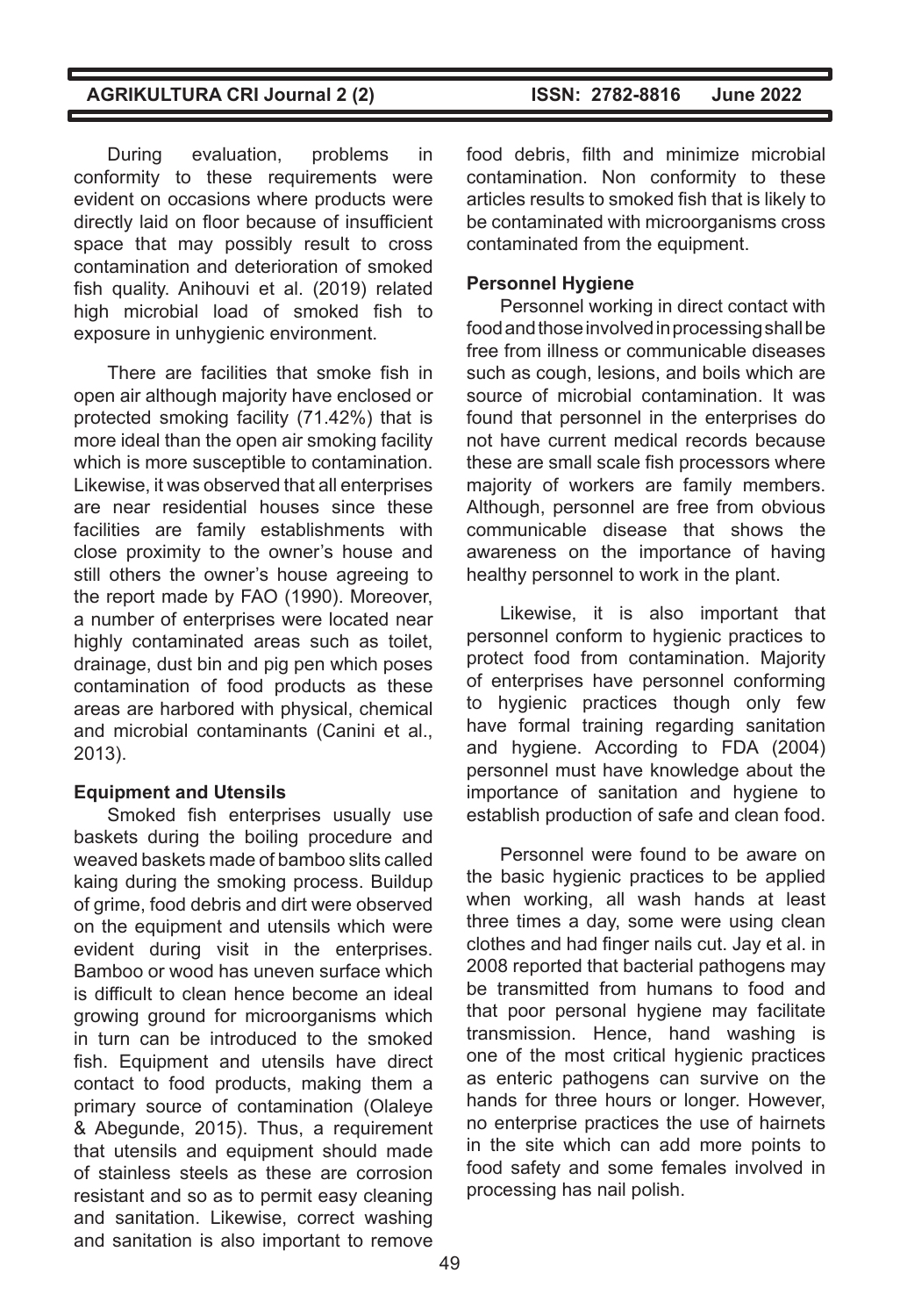# **Sanitation**

Sanitary facilities to support hygienic operations must also be present. Hand washing and toilet facilities are readily accessible for use. However, there are enterprises which have toilet facilities near the plant which poses the risk of food to be contaminated with fecal matter or other human excretions. Akinwumi & Adegbehingbe (2015), Uduchukwo et al. (2016) reported that the quality of smoked fish is dependent on factors including site and personnel hygiene.

# **Production and Process control**

Written handling and manufacturing procedures employed by the enterprises from receiving of raw materials, through processing and during the storage of finished products are not present. According to FDA, it should be ensured that production processes do not contribute to the contamination of food products making process control important. It should be noted however, that all enterprises are small scale food processors that do not have quality control officers to inspect and function as process and production control. Operations are carried out from knowledge passed on from family generations thus conformity to standards is not evaluated.

# **Warehousing and Distribution**

All enterprises are practicing the first in-first out (FIFO) system. However, storage facilities of finished products are not secured from rodents, insects or other pests. Finished products are handled on the same area for processing thus products are exposed to spillage, dirt and garbage. The exposure of finished products may result to physical, microbial and chemical contamination that may pose health risks to consumer.

In general, all enterprises visited were found to have little conformance to requirements of Good Manufacturing Practices. This result is found to be in consonance to the report that small scale fish processors or entrepreneurs in the Philippines are often non-compliant to set standards especially that of concerning hygiene and sanitation (FAO, 1990). It was also reported that only fish processing facilities that are for export conforms to the standard set by authorities (FAO, 1990) but it should be noted that smoked fish produced by these small scale processors are those accessible for majority of buyers thus its quality and microbial safety must be checked.

# **Characteristics of Operation and Site Hygiene**

# **Site hygiene**

Akinwumi & Adegbehingbe (2015), Uduchukwo et al. (2016) reported that the quality of smoked fish is dependent on factors including site and personnel hygiene; the quality of raw materials used; the preparation employed for the raw materials; and the handling techniques used before, during and after processing. Thus, hygiene and sanitation in addition to handling and processing techniques have direct implications on the quality of smoked fish.

# **Processing Techniques**

Based on the hot smoking procedure stated on the PNS/FDA 26 (2010), questions to assess processing techniques carried out by the enterprises were developed. Washing of raw materials before processing significantly lowers the microbial load of materials, 42.85% of enterprises evaluated were found to wash raw fish 2-3 times before salting or brining. However, 2 out of 7 facilities do not wash and directly proceed to processing. With these numbers, four uses tap water while one uses well pump water.

In addition, ratio of fish to salt during soaking in brine solution and duration varies from enterprise. All enterprises do not monitor and has no standard time for soaking. Two enterprises soak for 30 minutes while the rest soaks until raw fish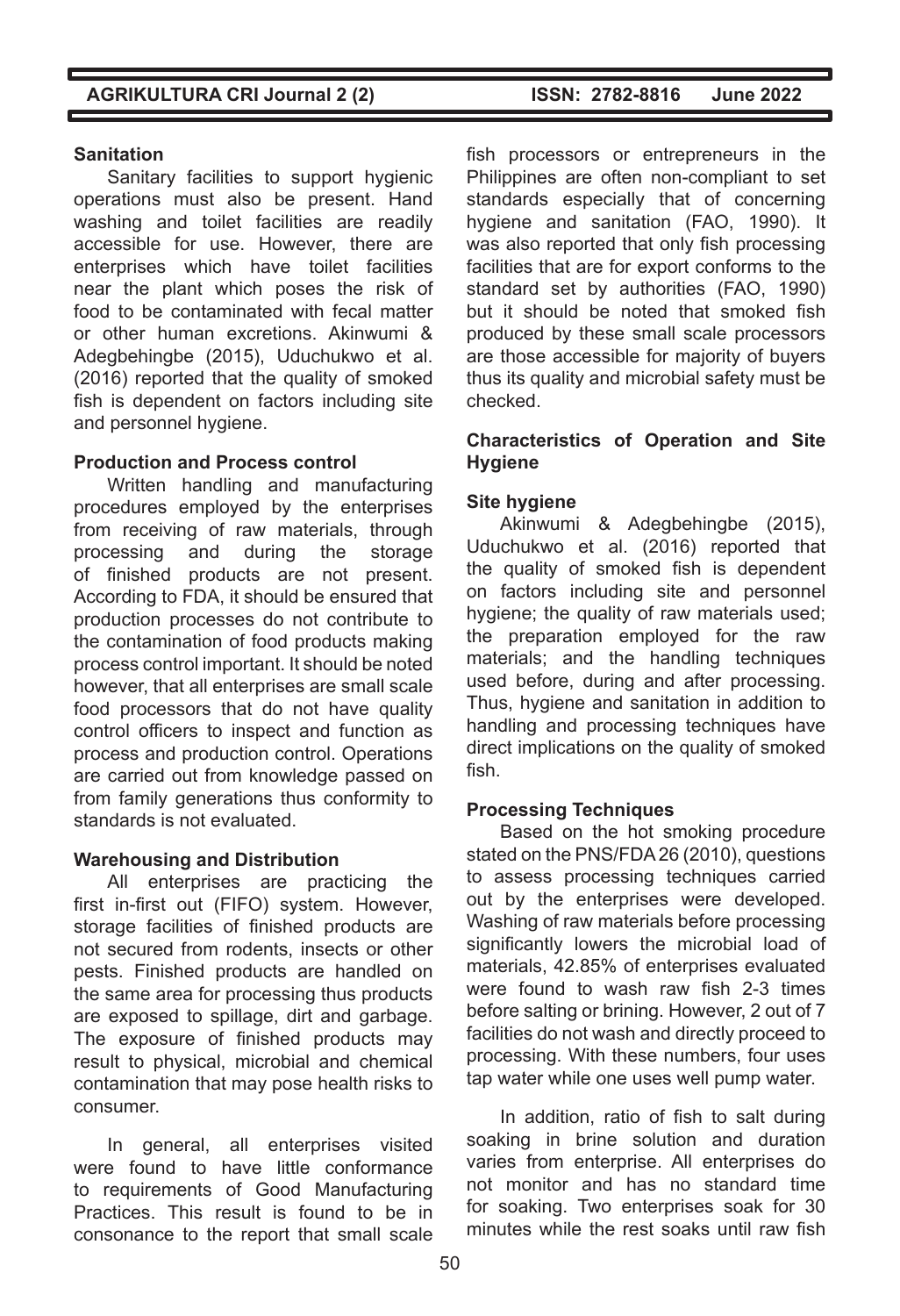becomes firm. Brine soaking does not just add to the salty taste of the smoked fish this also results osmotic pressure that draws out water from the fish and act as an additional preservation method (Oğuzhan & Angiş, 2012).

The same observation were made for the boiling of smoked fish in brine solution; in all the enterprises boiling temperature and duration is not monitored though some enterprise set indices and parameters to know if boiling is enough. Likewise, smoking temperature and duration is not monitored; during interview it was revealed that the smoking duration depends on the size of fish and amount of smoke. Others use the appearance of fish to indicate if smoked fish is already cooked. Only one of the assessed enterprises does not use artificial colorant but 85.71% apply artificial colorant at levels that are not regulated.

As reported by Adeyeye (2018), Andhikawati & Pratiwi (2021) and Hagos (2021), there are varying methods to produce smoked fish and that these methods has effects on the sensory and microbial quality of the finished product.

# **Results of Microbial Evaluation**

# **Aerobic Plate Count**

Figure 1 shows the microbial load in log10 cfu/g of smoked fish for every week of sampling. Enterprise 1 was consistent into producing smoked fish that is of conformity to standard limit. Microbial load of Enterprise 4 was higher and was revealed that out of 5 sampling week, 4 had values that exceeded limit. Similarly, Enterprise 5, found to have the highest count was consistent in producing smoked fish beyond the standard limit.

The varying counts among the enterprises can be attributed to the differences in smoking techniques, variation in sanitation and hygienic practice (Gbolagade et al., 2012, Olaleye Abegunde, 2013, Agu et al., 2013) that has

direct impact on the quality of fish.

Similarly, the difference in the microbial load among the smoked fish in each enterprise can be possibly attributed to absence of standard process control and process monitoring. Although different fish species were subjected to microbial analyses; Akinwumi & Adegbehingbe (2015) claimed that microbial flora associated with fish could be from the environment from which it is harvested and not specific to a particular species making initial microbial load of raw fish also a factor.





In addition, Ibrahim et al. (2014) reported that microorganisms detected in smoked fish may be introduced from water used for washing, utensils and wrapping materials and the exposure of products or raw materials to high temperature and unhygienic condition.

# **Coliform and Escherichia coli**

Coliforms are enumerated and detected in food products in microbial analyses as this microorganism is a general sanitary indicator of a food processing environment and it is also considered as a significant standard of hygiene and sanitation (FDA, 2013). Dutta et al. (2018), Akinwumi & Adegbehingbe (2015) and Olaleye & Abegunde. (2015) detected the presence of coliform in smoked fish and reported that the presence of this microorganism is an important public health concern. Coliforms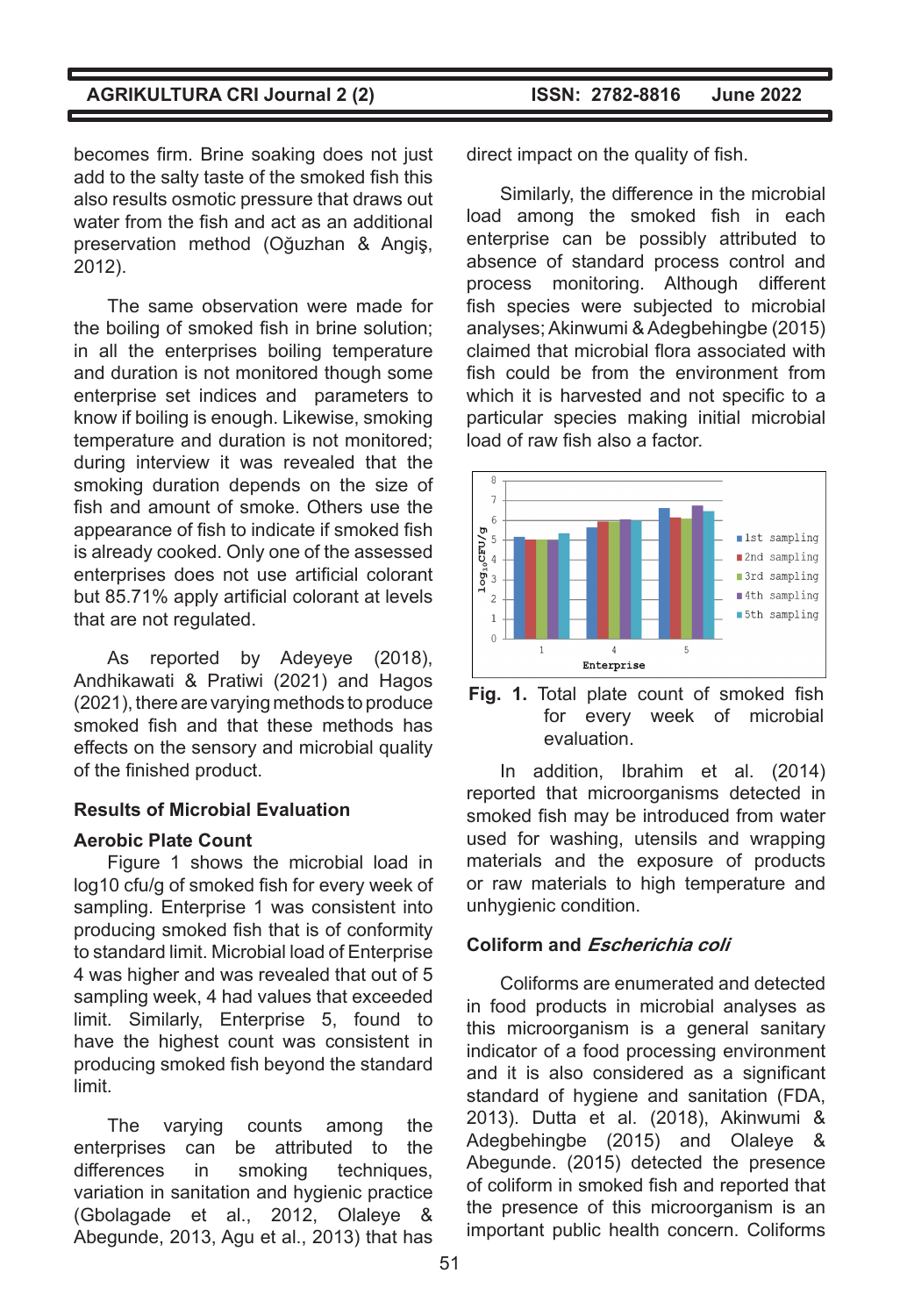are easily killed by heat, thus are ideal when testing for post-processing contamination of cooked fish and fishery products (Jay et al., 2008).

Smoked fish samples from different facilities were evaluated as to the presence of coliform and it was revealed that all were detected to have presence of coliform. Table 2 shows the coliform RLU count of the smoked fish samples.

Results showed that the coliform count from the enterprises range from 4-12 Relative Light Units or <20-<100 CFU/g; on average, smoked fish from Enterprise 1 was found to have the lowest coliform RLU that is 5 RLUor <50 CFU/g while Enterprise 5 was found to have the highest count having mean of 9 RLU or less than 100 CFU/g. The difference in the level of detected microorganisms between enterprises can be attributed to varying factors such as differences of pre and postsmoking processes among enterprises (Agu et al., 2013), smoking and processing techniques and the hygiene and sanitation conditions among others (Akinwumi & Adegbehingbe, 2015). However, if these results are correlated to the information gathered about the enterprises. Enterprise 1 and 4 has lower coliform count possibly due to shorter holding time for the fresh fish as it is near the fish source in Pasacao Fish Port compared to that of Enterprise 5 in Naga City which utilized frozen or fresh fish. Although, it was expected that Enterprise 5 will have the lowest count because it has

**Table 2.** Coliform in estimated CFU/g of the smoked fish.

| <b>Enterprise</b> | Sampling schedule and microbial<br>load (Estimated cfu/g) |     |     |      |      |
|-------------------|-----------------------------------------------------------|-----|-----|------|------|
|                   | 1                                                         | 2   |     | 4    | 5    |
| 1                 | 550                                                       | 550 | 50< | < 50 | < 50 |
| 4                 | 320                                                       | 320 | 50< | < 50 | <100 |
| 5                 | <50                                                       | 550 | 100 | 100  | 100  |

conformity to GMP requirement regarding the use of stainless steel equipment and utensils.

On average, coliform counts of the samples indicates lower microbial load compared to the previous studies conducted about the microbiology of smoked fish (See Table 2). This may be attributed to the difference of sampling time, related studies focused on the microbial analyses at markets while this study focused on newly processed product from the enterprises. This coincides to the report of Agu et al. in 2013 that post processing contamination significantly affect the coliform count of smoked fish. Olaleye & Abegunde (2015) claimed that low counts for coliform may be attributed to conformance of food handlers to basic sanitary rules.

### **Escherichia coli**

Escherichia coli is an enteric bacteria that is used as an index for fecal contamination and unsanitary processing of food products (FDA, 2013). Detection of this microorganism is important as its presence pose health risk and causes gastro intestinal illness.It is shown in Table 3 that smoked fish samples were detected to be positive with *E. coli*. Values were ranging from 0 RLU to 7 RLU equivalent to <10 to <50 CFU/g having values that were beyond the limit set by PNS/FDA 26 which was 11. Among the facilities, Enterprise 1 was the lowest; followed by Enterprise 4 and lastly Enterprise 5 that has the highest count.

Table 3. E.coli count estimated CFU/g of smoked fish.

| <b>Enterprise</b> | Sampling schedule and microbial<br>load (Estimated cfu/g) |               |        |      |      |
|-------------------|-----------------------------------------------------------|---------------|--------|------|------|
|                   | 1                                                         | $\mathcal{P}$ | 3      | 4    | 5    |
| Enterprise 1      | $10^{-1}$                                                 | $<$ 10        | $<$ 10 | ~10  | ~10  |
| Enterprise 4      | $<$ 10                                                    | $<$ 10        | 320    | < 10 | < 10 |
| Enterprise 5      | 20 <sub>20</sub>                                          | 20            | 320    | <20  | <20  |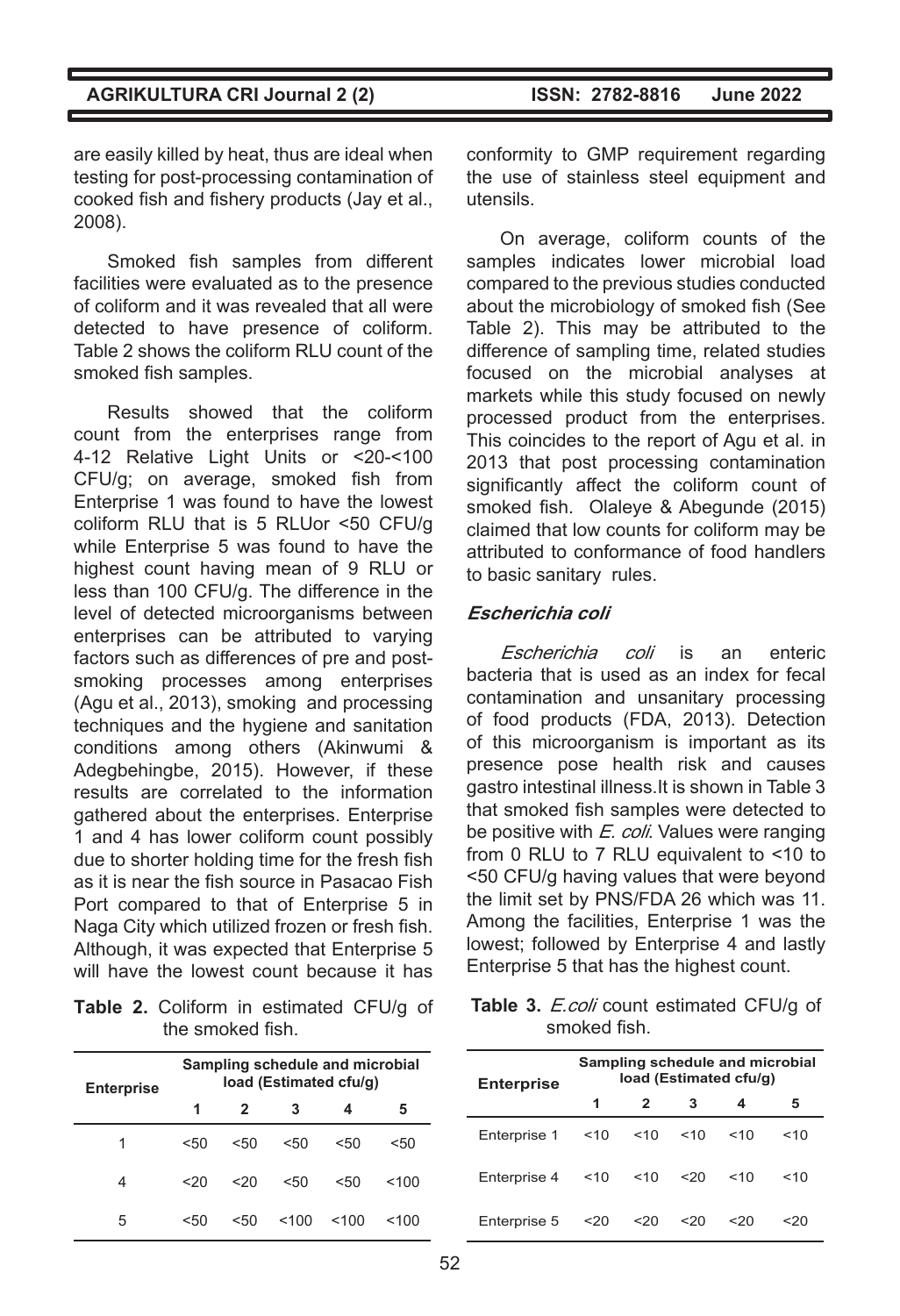It can be seen that smoked fish sample form Enterprise 1 was consistent to having less than 10 CFU/g of E. coli and thus conforms to the standard value set by PNS/FDA 26 (2010) for smoked fish. All throughout the sampling collection, this enterprise produced smoked tamban (sardine species) a relatively small variety of fish thus it is concluded that *E. coli* count is directly proportional and affected by the fish size. In addition, there are limited sources of contamination in this enterprise; though it is near the owner's house, processing facility is physically separated from it.

Enterprise 4 produces the same variety of smoked fish but has higher E. coli count with 1 occasion out of 5 sampling instance exceeding limits, during the information gathering it was found out that a pig pen is located at the back of the facility that is of proximate distance from the processing area. The same personnel working in the processing area may be the same personnel working in the pen that causes cross contamination. In addition, proximity of the area where contaminants be, can justify these results. The facility is not physically separated from the owners' house and is surrounded by residential houses.

However, it can also be that the water source from which the raw fish was acquired has positive number of E. coli. According to FDA in 2011, harvest areas for some shellfishes are examined for safety of E. coli, this method however is not done for fishes thus the possibility that even before processing the microorganism is already present. According to Alikunhi et al. (2017) all fish and sea food are susceptible to contamination originating from the marine environment. This is further aggravated by the practice of not de-gutting or eviscerating fish for smoking.

# **CONCLUSION**

Based on the data given by Department of Trade and Industry and Bureau of Fisheries and Aquqtic Resources, there are seven established smoking enterprises in Naga City and Pasacao, Camarines Sur, Philippines.

Smoked fish enterprises in Naga City and Pasacao, Camarines Sur, Philippines have been long existent, distribution of produced smoked fish are mainly in the province. It was revealed that annual production ranges from 6,720 kg-36,000 kg. Facilities were found to be family establishments that belong to the small scale fish processors that have low conformity to the GMP requirements. Likewise different processing techniques were employed by each facility that has consequent effect to smoked fish quality.

Only smoked fish from one of the enterprises was found to conform to the standard for total plate count limit; although coliform count was found to be significantly lower than the values reported from recent related studies conducted. However, all smoked fish evaluated were found to be positive in *E. coli*. Samples from Enterprise 5 were revealed to exceed standard limit for E. coli.

#### **REFERENCES**

- Adeyeye, S. A. 2018. Smoking of fish: A critical review. Journal of Culinary Science & Technology, 17 (6), 559 -575. Retrieved from: https://doi.org/ 10.1080/15428052.2018.1495590.
- Agu, K.C, Ukponmwan, I.O., Orji, M.U., Awah, N.S., Anaso, C.I. &. Udemezue, O. I. 2013. Prevalence of pathogenic bacteria in smoked fish sold in major retail markets in Benin, Nigeria. Inter J Appl Sci Engr. 1(1),  $1-4$ . Retrieved from: https:// www.researchgate.net/publication/ 279177744\_Prevalence\_of\_ Pathogenic Bacteria in Smoked Fish\_sold\_in\_Major\_Retail\_Markets in Benin Nigeria.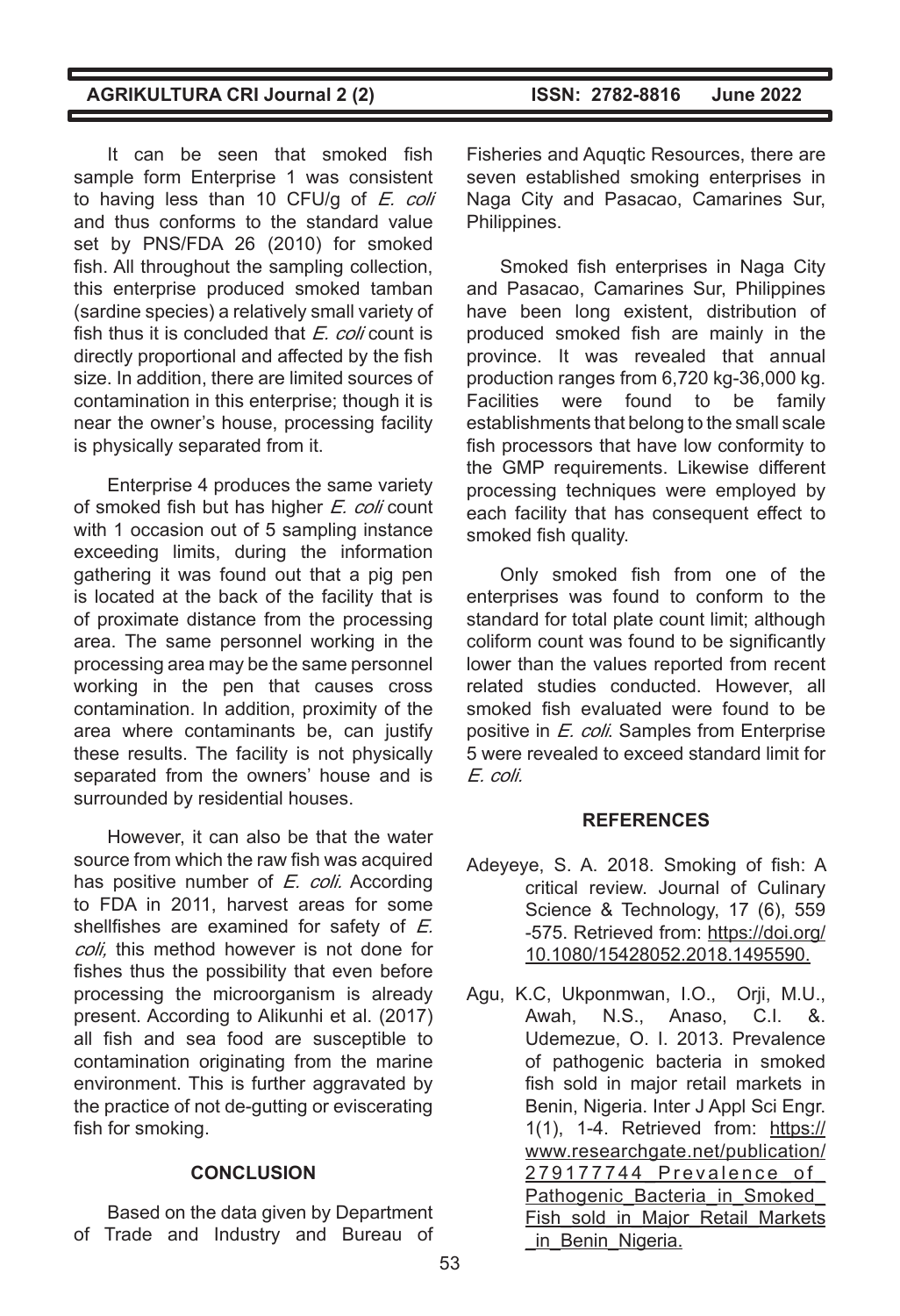- Akinwumi, F., & Adegbehingbe, K. 2015. Microbiological Analysis of Three smoked fish obtained from the Ondo State, Nigeria, Food and Public Health 5(4), 122-126. Retrieved from: https://www.researchgate.net/ publication/290394903\_ Microbiological Analysis of Three Smoked\_Fish\_Obtained\_from Ondo\_State\_Nigeria.
- Alikunhi, N. M., Batang, Z. B., AlJahdali, H. A., Aziz, M. A., & Al-Suwailem, A. M. 2017. Culture-dependent bacteria in commercial fishes: Qualitative assessment and molecular identification using 16S rRNA gene sequencing. Saudi Journal of Biological Sciences, 24 (6), 1105-1116. Retrieved from: https://doi.org/10.1016/j.sjbs.2016. 05.017.
- Andhikawati, A., & Pratiwi, D. Y. 2021. A review: Methods of smoking for the quality of smoked fish. Asian Journal of Fisheries and Aquatic Research, 13 (4), 37-43. Retrieved from: https://doi.org/10.9734/ajfar/20 21/v13i43027.
- Anihouvi, D. G., Kpoclou, Y. E., Abdel Massih, M., Iko Afé, O. H., Assogba, M. F., Covo, M., Scippo, M., Hounhouigan, D. J., Anihouvi, V., & Mahillon, J. 2019. Microbiological characteristics of smoked and smoked–dried fish processed in Benin. Food Science & Nutrition, 7(5), 1821-1827. Retrieved from: https://doi.org/10.1002/fsn3.1030.
- Bell, C., Neaves, P., & Williams, A. P. 2005. Food microbiology and laboratory practice. Wiley-Blackwell.
- Berkel, B. M. V. , Boogaard, B. V. D. , & Heijnen, C. 2005. Smoking. In Goffau-Markusse M. (Ed.), Preservation of fish and meat,

Agrodokseries 12.86 (3rd edn.). Agromisa Foundation. Retrieved from: https://www.agromisa.org/wp -content/uploads/Agrodok-12- Preservation-of-fish-and-meat\_ sample.pdf.

- Canini, N. D., Bala, J. J.O., Maraginot, E. N., & Mediana, B. C. B. 2013. Evaluation of Street Food Vending in Ozamiz City. Journal of Multi disciplinary Studies, 1(1), 104-124. Retrieved from: https://doi.org/10. 7828/jmds.v1i1.391.
- Dutta, M., Majumdar, P. R., Islam, M. R., & Saha, D. 2018. Bacterial and fungal population assessment in smoked fish during storage period. Journal of Food: Microbiology, Safety & Hygiene, 3 (1), 1–7. Retrieved from: https://doi.org/10. 4172/2476-2059.1000127.
- FAO, 1990. Present and future markets for fish and fish products from smallscale fisheries – case studies from Asia, Africa and Latin America. 2008, Rome: FAO Fisheries Circular. No. 1033. Retrieved from https://www.fao.org/3/i0230e/i023 0e.pdf.
- FDA 2004. Revised Guidelines on Current Good Manufacturing Practice In Manufacturing, Packing, Repacking, or Holding Food.<br>Retrieved from: https://www.fda. Retrieved from: gov.ph/wp-content/uploads/2021/08/ Administrative-Order-No.-2004- 0153.pdf.
- FDA 2011. Fish and Fishery Products Hazards and Controls Guidance. Retrieved from: https://www.fda.gov/ media/80766/download.
- FDA 2013. Revised Guidelines for the Assessment of Microbiological Quality of Processed Foods. Retrieved from: https://www.fda.gov.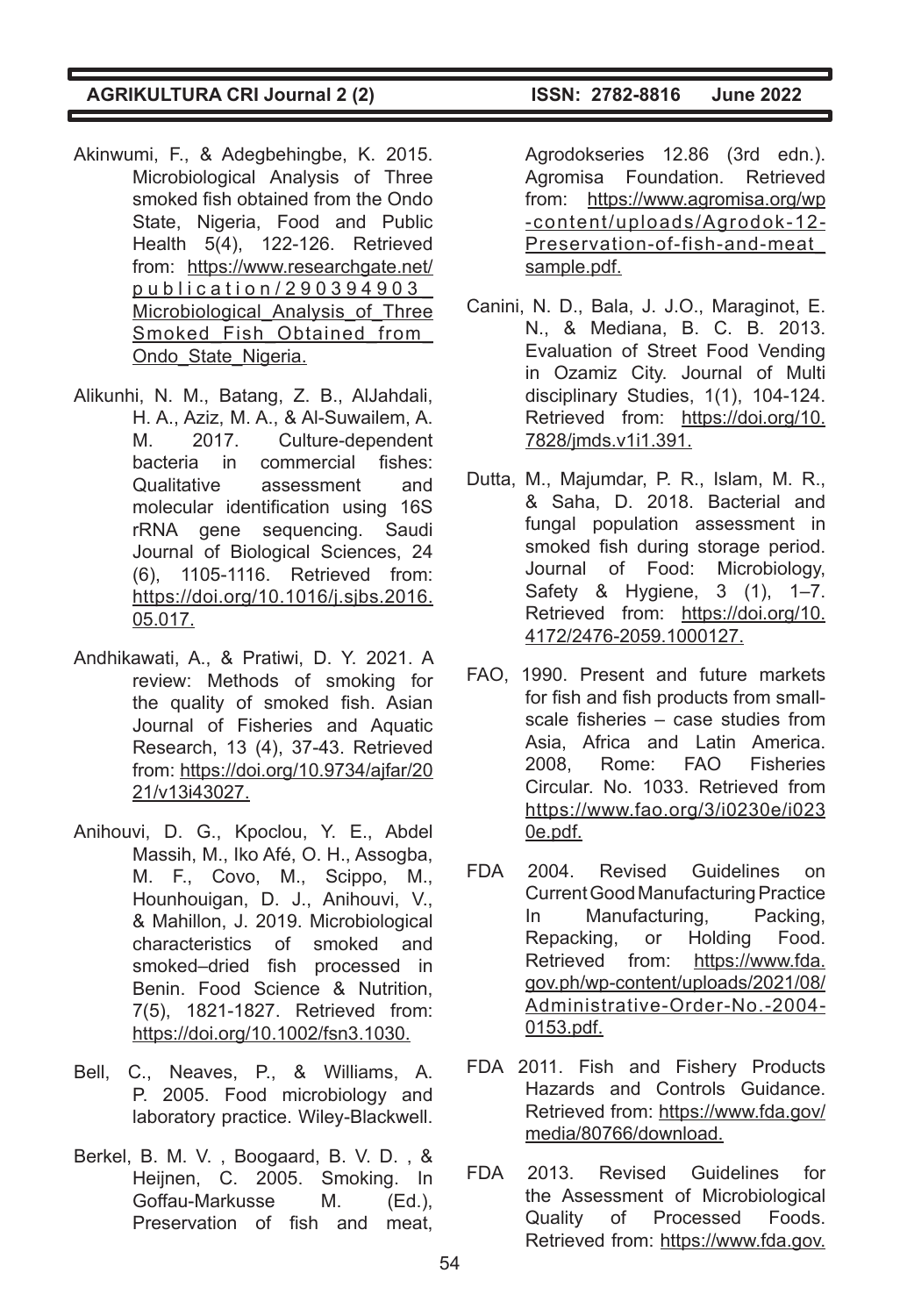ph/wp-content/uploads/2021/03/ FDA-Circular-No.-2013-010.pdf.

- Gbolagade, D. G., Abiola, F. S., & Justina, S. E. 2012. Evaluation of the microbial load on smoked fish from some markets in Ogun state. Nigeria. African Journal of Micro biology Research, 6 (7), 1376-1379. Retrieved from: https://doi.org/10.58 97/ajmr11.466.
- Hagos, L. 2021. Smoking methods and microbiological characteristics of smoked fishes: A Review. Journal of Food and Nutrition Sciences, 9 (5), 113–116. Retrieved from: https://doi. org/10.11648/j.jfns.20210905.11.
- Ibrahim B. U., Baba J., & Sheshi M. S., "Isolation and Identification of Bacteria Associated with Fresh and Smoked Fish (Clarias gariepinus) In Minna Metropolis, Niger State. Nigeria." Journal of Applied & Environmental Microbiology, vol. 2, no. 3 2014: 81-85. Retrieved from: http://pubs.sciepub.com/jaem/ 2/3/4.
- Jay, J. M., Loessner, M. J., & Golden, D. A. 2008. Modern food microbiology. Springer Science & Business Media.
- Kobajashi, T. I., Hari, P., & Sudarminto, S. Y. 2012. Physical, chemical and organoleptic characteristics of smoked skipjack tuna (Katsuwonus pelamis) produced in Kendari-<br>South East Sulawesi. African South East Sulawesi. African Journal of Biotechnology, 11 (91), 15819–15822. Retrieved from:https: //doi.org/10.5897/ajb12.1958.
- Kyangwa, I. & Odongkara. K. 2005. Sanitation, fish handling and artisanal fish processing within fishing communities: socio-cultural influences. LVEMP Socio-economic Research Report 6. NARO-FIRRI,

Jinja. Retrieved from: https://aqua docs.org/handle/1834/32851.

- Olaleye, O., & Abegunde, T. 2015. Microbiological safety assessment of selected smoked fish in Lagos metropolis. British Microbiology Research Journal, 6 (3), 1–5. Retrieved from: https://doi.org/10.97 34/bmrj/2015/17161.
- Oğuzhan, P., & Angiş, S. 2012. Effect of salting and packaging treatments on fresh rainbow trout (Oncorhynchus mykiss) fillets during storage at refrigerator temperatures. Kafkas Universitesi Veteriner Fakultesi Dergisi. Retrieved from: https://doi.org/10.9775/kvfd.2011. 5633.
- Philippine National Standard (PNS)/FDA 26:Smoked Fish-Specification 2010. Published by Food and Drug Administration, 28pp. Retrieved from: https://archive.org/details/pns. 26.2010.
- Sheng, L., & Wang, L. 2020. The microbial safety of fish and fish products: Recent advances in understanding its significance, contamination sources, and control strategies. Comprehensive Reviews in Food Science and Food Safety, 20(1), 738-786. Retrieved from: https://doi. org/10.1111/1541-4337.12671.
- Udochukwu, U., Inetianbor, J., Akaba, S., & Omorotionmwan, F. 2016. Comparative Assessment of the Microbiological Quality of Smoked and Fresh Fish Sold in Benin City and Its Public Health Impact on Consumers. American Journal of Microbiological Research, 4 (1), 37-40. Retrieved from: http://pubs. sciepub.com/ajmr/4/1/4.